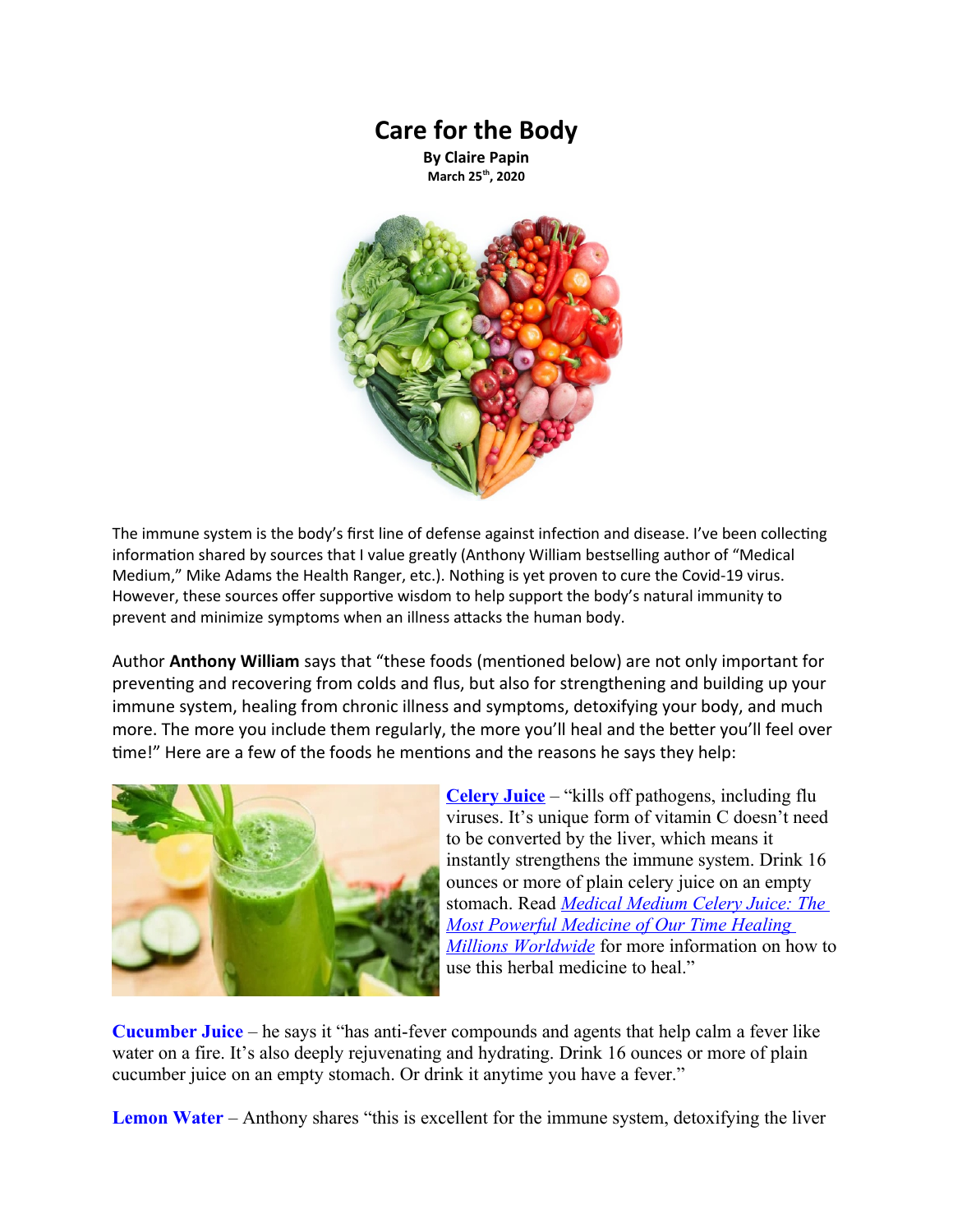and body, rehydrating, and even helping with nausea. Squeeze half a lemon into 16 ounces of water every morning first thing. Make more to drink throughout the day."

**[Ginger Water](https://www.medicalmedium.com/mm101/medical-medium-ginger-water.htm)** – "helps prevent colds and flus and helps alleviate fatigue, nausea and sore throats. Ginger also has its own signature variety of vitamin C and helps bring the body out of a reactive state when you're sick."

**[Thyme Tea and Water](https://www.medicalmedium.com/mm101/medical-medium-thyme-tea-water.htm)** – "are anti-viral and help soothe coughs, relieve fevers, and fight colds and infections."

**[Turmeric Ginger Shots](https://www.medicalmedium.com/mm101/medical-medium-turmeric-ginger-shots.htm)** – "a potent combination of just fresh turmeric and ginger juice, or try the recipe with oranges and garlic too. These shots boost the immune system and can be sipped on all day when you have a cold or flu or anytime."

**Fresh Fruit, Leafy Greens & Vegetable Juices** – "offers a plethora of nutrients and antioxidants your body needs to heal. In juiced form, they allow the body to heal as easily as possible. Try juicing apples, oranges, cucumbers, asparagus, melons, pears, celery, cilantro, parsley, dandelion, spinach, kale, radish greens, and more."

**[Healing Broth](https://www.medicalmedium.com/mm101/medical-medium-healing-broth.htm)** – he says is "healing, cleansing and nourishing all at the same time. It's rich in minerals that need replenishing when you have a cold or flu. Check out the Medical Medium Healing Broth recipe at<https://www.medicalmedium.com/blog/healing-broth>. It's best to strain out the vegetables and sip on just the broth when you have a fever."

**[Raw Garlic](https://www.medicalmedium.com/blog/garlic)** – "is antiviral and antibacterial, killing off only unproductive bacteria. It's also immune strengthening. If you feel like you're coming down with something like a sore throat, cold, or flu, mince one raw clove of garlic and mash it into half an avocado, banana, or some cooked potato. Repeat this three times daily until you feel better."

**[Raw Honey](https://www.medicalmedium.com/blog/raw-honey-miracles)** – "assists your body in keeping a strong first line of defense by strengthening neutrophils and macrophages so they can fight off pathogens. If you feel like you're coming down with something, take a teaspoon of raw honey before bed. Add raw honey to lemon water to enhance the honey's bioflavonoids and give the drink an additional immune boost."

For more information on healing foods, check out *[Medical Medium Life-Changing Foods: Save](http://amzn.to/1SINq5p)  [Yourself and the Ones You Love with the Hidden Healing Powers of Fruits & Vegetables](http://amzn.to/1SINq5p)*

**Here are a few important immune-strengthening supplements that Anthony suggests with hyperlinks to a company he recommends: [liquid zinc sulfate](https://vimergy.com/products/organic-zinc), [cat's claw](https://vimergy.com/products/cats-claw), [vitamin C](https://vimergy.com/products/ester-c)** (calcium ascorbate is most preferred, citric acid is not considered to be the best type), **[lemon balm](https://vimergy.com/products/lemon-balm), [L-](https://vimergy.com/products/l-lysine)[Lysine](https://vimergy.com/products/l-lysine), [B-12 with adenosylcobalamin and methylcobalamin](https://vimergy.com/products/b12) , [spirulina](https://vimergy.com/products/usa-grown-spirulina)** (helps to keep viruses from replicating), and **[chaga](https://vimergy.com/products/chaga)** (studies have shown that this type of mushroom is filled with compounds and nutrients that can help people achieve optimal health and support the immune system). **Anthony also talks about** *Vitamin C Drink – "open 2 caps of Ester C into glass of water, put in honey and squeeze and orange and drink."* For further support, consider some of the [top herbs and supplements for colds and flus](https://www.medicalmedium.com/blog/9-top-cold-flu-herbs-supplements).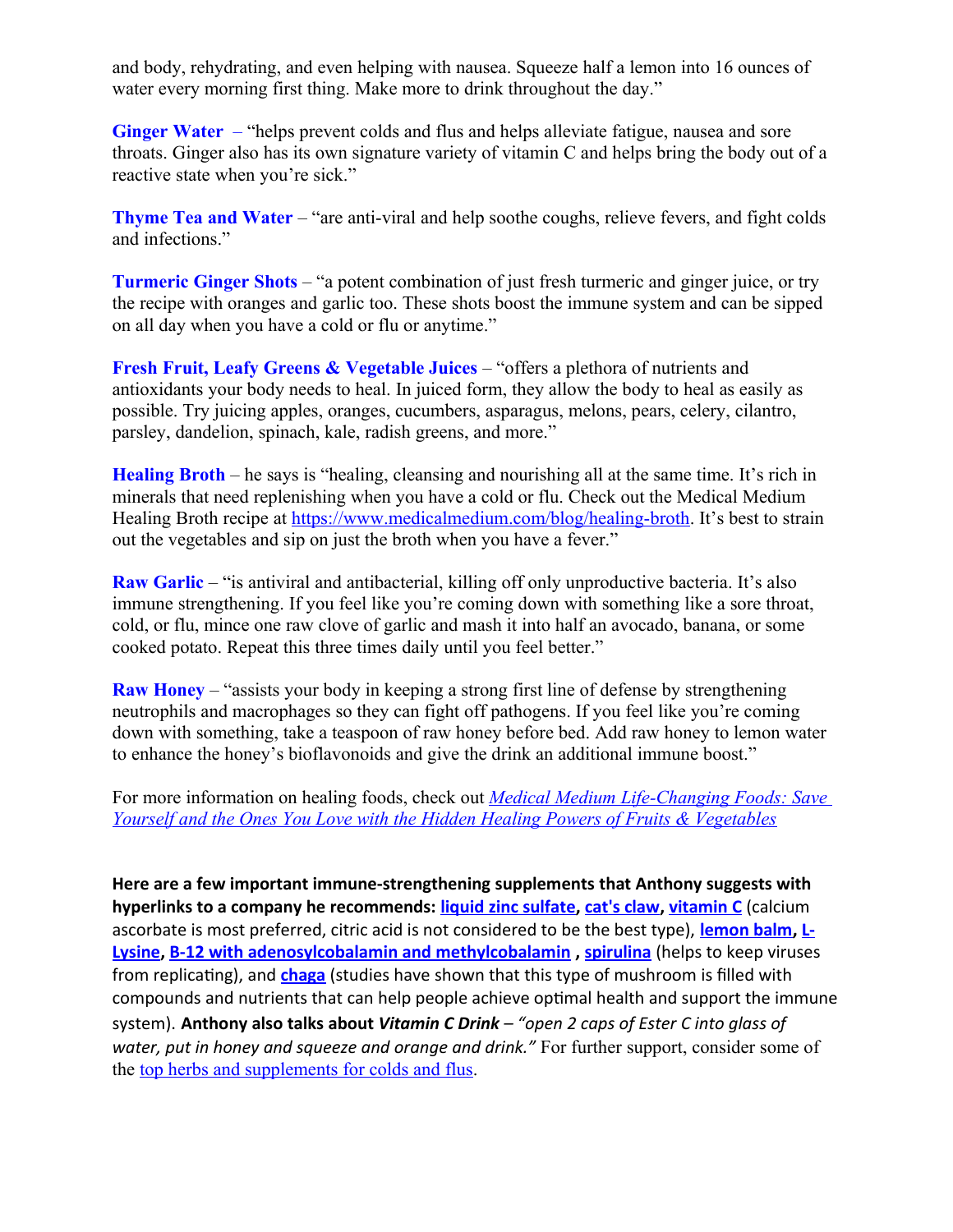## **A Few More bits of wisdom from other sources …**

**Mike Adams – Health Ranger** says "Cases show that, Vitamin C, up to 10,000 mgs a day, offers protective benefits. When dealing with stronger viruses it may require larger doses, up to 100,000 to 150,000 mgs given intravenously. If intravenous Vitamin C is unavailable, you can gradually increase oral doses up to 50,000 daily before reaching bowel intolerance. (It is said that) every virus seems to respond to this treatment (writes Saul) – regardless of whether it is SARs, Bird flu, Swine flu, or the new Coronavirus flu."

**Ty Bolinger ("The Truth About Cancer" docu-series)** says that "There are natural ways to fight off viral infections and keep your immune system healthy, **[one of which is vitamin C](https://thetruthaboutcancer.com/7-benefits-vitamin-c/)**, which is currently being used in China against COVID-19 coronavirus and has been officially recommended by the Shanghai government. There are many sources who have said that the coronavirus **can be** dramatically slowed, or stopped, with the immediate widespread use of high doses of vitamin C, and that physicians have demonstrated the powerful antiviral action of vitamin C for decades." Another source shares that "*Research shared by China and their research teams have shown that through intravenous injections of high amounts of Vitamin C (over 6000 mg/day) over the period of 3 – 4 days that they are able to help the body beat the virus."*

**Vitamin D3 –** many sources value the supportive effects of Vitamin D3 and ask that we "consider taking 5,000 to 10,000 IU daily, or follow instructions of your physician. If you already have the flu your doctor may recommend 50,000 IU daily for 5 days, then taking 5,000 to 10,000 as a maintenance dose depending on your current blood levels.

In addition to Vitamin C and Vitamin D3, other nutrients that can be important for strong immune function are iodine, selenium and magnesium. I've read that "**Iodine** is essential to not only fighting off an infection it is necessary for proper immune system functioning. There is no bacteria, virus, parasite or fungus that is known to be resistant to iodine."

According to a [recent article from Italy,](https://www.evolutamente.it/covid-19-pneumonia-inflammasomes-the-melatonin-connection/) "**melatonin** may be a truly unique molecule to fight against COVID-19, and that having adequate melatonin levels may reduce the infectiousness of coronavirus and may also diminish the chances of developing acute respiratory distress syndrome and acute lung injury."

**A Note About Colloidal Silver** - "silver has been utilized as a medicine since ancient times to treat scores of ailments, including the bubonic plague. It works by interfering with the enzymes that allow a virus to utilize oxygen thus, in essence, suffocating it so it cannot do damage in the body." And another source says that "Colloidal silver products are popular among holistic health circles and are touted as an effective antibacterial agent. However, recent studies have shown that colloidal silver can handle infectious viruses as well. In a study published in the *Journal of Nanotechnology*, a research team comprising of members from the *[University of Texas](https://www.utexas.edu/)* and *[Mexico University](https://www.uanl.mx/en/)* in Nuevo Leon found that silver nanoparticles could kill HIV-1 and other [types of viruses](https://phys.org/news/2005-10-silver-nanoparticles-hiv-virus.html) in only three hours. The team incubated HIV-1 virus samples at 37 C and observed that the silver nanoparticle-preparations they tested eliminated 100 percent of the virus. There are also studies that focused on the efficacy of colloidal silver against respiratory viruses similar to the novel coronavirus. A study published in the *International Journal of Nanomedicine* found that silver nanoparticles [reduced the viral infectivity](https://www.dovepress.com/antiviral-activity-of-mycosynthesized-silver-nanoparticles-against-her-peer-reviewed-article-IJN) of human parainfluenza virus type 3. Researchers from the *[University of Naples](http://www.unina.it/home;jsessionid=7BC11E6B46E7355DDA8C7B2AD8F951ED.node_publisher11)* theorized that silver is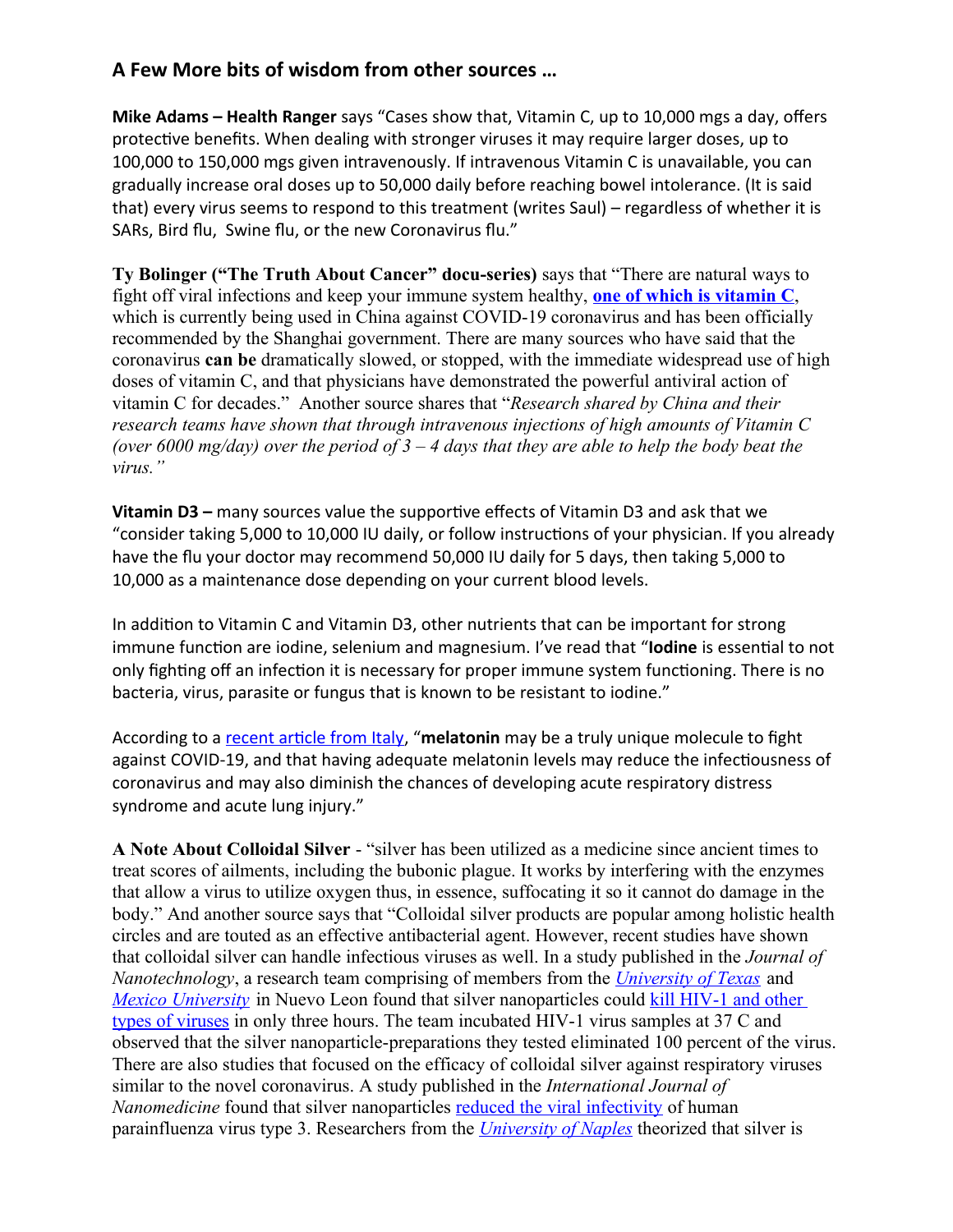capable of doing so by blocking the interaction of the virus with the cell." Some say you can use Colloidal Silver at 10 to 20 ppm to prevent infections, it's best to use nanoparticle colloidal silver." Here is one to explore ...

[https://www.amazon.com/gp/product/B01LSNF3Y0/ref=as\\_li\\_qf\\_sp\\_asin\\_il\\_tl?ie=UTF8&tag=wwwmedicalmed-](https://www.amazon.com/gp/product/B01LSNF3Y0/ref=as_li_qf_sp_asin_il_tl?ie=UTF8&tag=wwwmedicalmed-20&camp=1789&creative=9325&linkCode=as2&creativeASIN=B01LSNF3Y0&linkId=ef82a575c6835957dd3c8b9d01ff02da.)[20&camp=1789&creative=9325&linkCode=as2&creativeASIN=B01LSNF3Y0&linkId=ef82a575c6835957dd3c8b](https://www.amazon.com/gp/product/B01LSNF3Y0/ref=as_li_qf_sp_asin_il_tl?ie=UTF8&tag=wwwmedicalmed-20&camp=1789&creative=9325&linkCode=as2&creativeASIN=B01LSNF3Y0&linkId=ef82a575c6835957dd3c8b9d01ff02da.) [9d01ff02da.](https://www.amazon.com/gp/product/B01LSNF3Y0/ref=as_li_qf_sp_asin_il_tl?ie=UTF8&tag=wwwmedicalmed-20&camp=1789&creative=9325&linkCode=as2&creativeASIN=B01LSNF3Y0&linkId=ef82a575c6835957dd3c8b9d01ff02da.)

**Probiotics**, "beneficial bacteria that improve immune function and fighting off disease at the level of mucosal immune cells (cells that line the gut "walls") and intestinal epithelial cells (cells that line the intestines "walls")."

**Elderberry**, "is considered to be one of the [most used medicinal plants in the world](https://www.healthline.com/nutrition/elderberry) and has become a popular supplementary food against symptoms of the flu and common cold. While there are many species of elderberry, *Sambucus nigra* is often used for medicinal purposes due to the many health benefits it provides. However, *Health Impact News* reported that buying a prepared formula made with *S. nigra* is better than making your own from fresh berries. This is because elderberry contains natural toxins called cyanogenic glycosides which can cause vomiting, nausea, cramps and diarrhea (if not cooked)."

They go on to say that "Recent research has established that elderberry could reduce the effects of the common cold and influenza. A study done by researchers from the *[Hebrew](https://new.huji.ac.il/en)  [University](https://new.huji.ac.il/en)* in Jerusalem enrolled patients who exhibited flu-like symptoms and asked them to take 15 milliliters (mL) of elderberry syrup four times a day for a testing period of five days. Their findings revealed that those who took the elderberry syrup recovered four days earlier than participants who took regular flu medications or a placebo. Furthermore, another study, published in the journal *Nutrients*, gave 312 economy class passengers a 300 milligram (mg) dose of elderberry extract three times per day. The researchers found that passengers who got sick during the flight experienced much tamer symptoms and had shorter periods of illness, suggesting a [significant reduction in cold duration and severity](https://www.mdpi.com/2072-6643/8/4/182)."

**UV light** is also widely talked about, at certain levels and at certain amounts of time, they say that sun exposer supports health, and the UV rays, can help with disinfecting the virus on surfaces.

**Mike Adams, the Health Ranger, talks about Coconut Oil -** "Given the considerable scientific evidence for the antiviral activity of **coconut oil, lauric acid and its derivatives,** and their general safety … Dayrit and Newport's paper proposed three mechanisms to explain why lauric acid (C12) and monolaurin, its derivative, harbor potent antiviral properties. They claim that previous research has shown that both lauric acid and monolaurin contribute to the disintegration of the virus membrane, inhibit the maturation of the virus, and prevent the binding of the viral proteins to the host cell membrane. The researchers noted that coconut oil and its derivatives are safe and effective antiviral compounds that can be used on both humans and animals. In fact, because of the antiviral and antibacterial protection these compounds provide to animals, they are often used as veterinary feed supplements for chickens, swine and dogs. **Monolaurin,** in particular, has been shown to be effective at protecting chickens against the avian influenza virus." [https://www.naturalnews.com/2020-03-06-philippines-singapore](https://www.naturalnews.com/2020-03-06-philippines-singapore-coconut-oil-potential-cure-coronavirus.html)[coconut-oil-potential-cure-coronavirus.html](https://www.naturalnews.com/2020-03-06-philippines-singapore-coconut-oil-potential-cure-coronavirus.html)